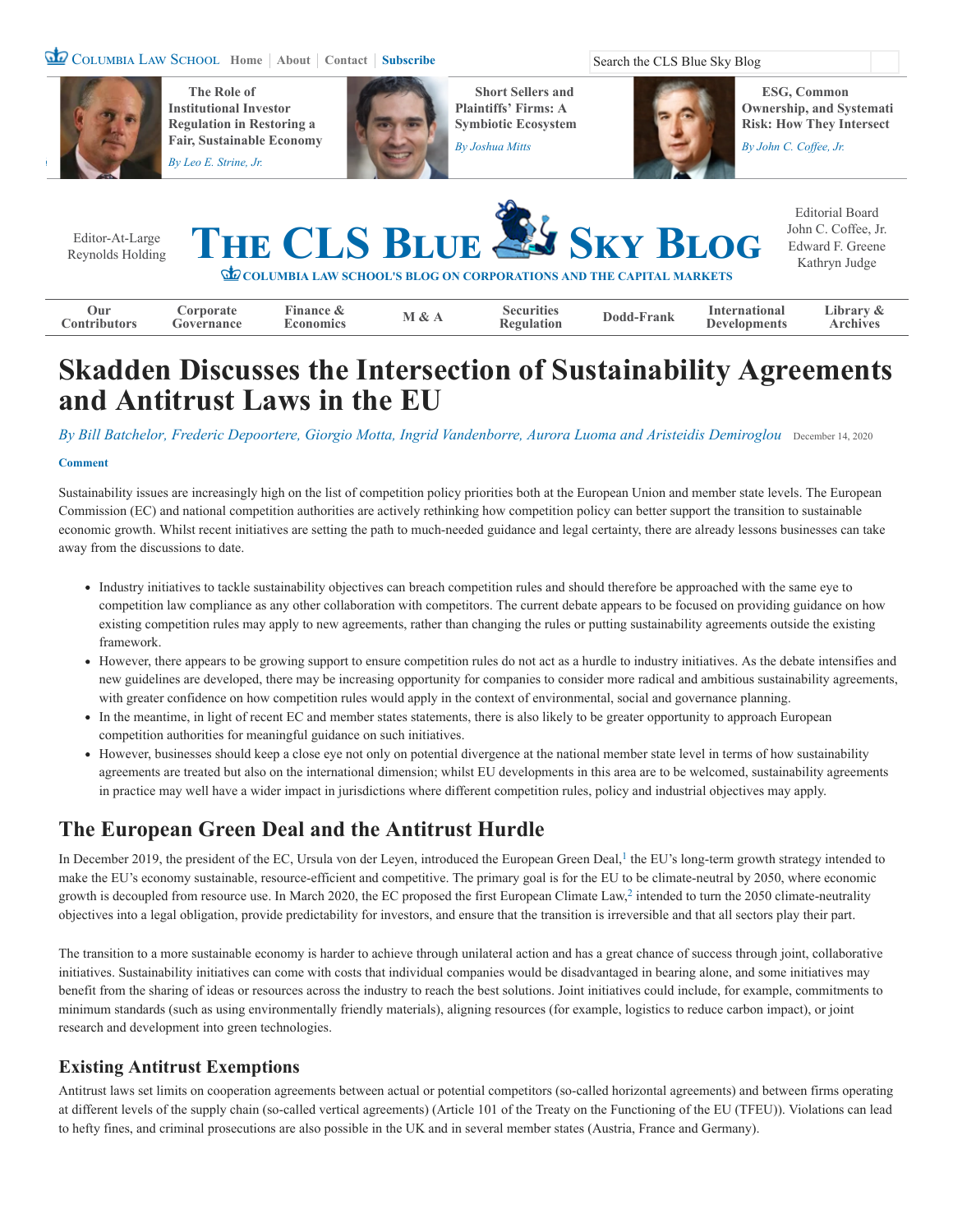In theory, competition rules do not need to be a hurdle to industry initiatives around sustainability. Competition rules already provide that agreements caught by the prohibition may benefit from an exemption if they bring efficiency benefits for consumers (for example, by improving the production or distribution of goods or services, or by promoting technical or economic progress), provided they give consumers a fair share of the benefit, are indispensable to attaining efficiency goals and do not substantially eliminate competition. In principle, this could include sustainability benefits (Article 101(3) TFEU).

However, sustainability agreements can call for a more expansive application of these exemption principles than is generally applied; recent practice in applying Article 101(3) has tended to focus on direct "economic" benefits for the relevant consumers. However, the benefits accrued from a sustainability agreement (such as, for example, higher welfare food, lower emissions or less plastics), can be indirect, hard to quantify and attained over a long period of time. They may also accrue to the broader community as much as to the individual consumer. This can make it more difficult to weigh the benefits and disadvantages of an agreement to ensure that consumers receive a "fair share" of the benefit in accordance with Article 101(3). The questions arise as to which benefits are appropriately taken into account, to which consumers (*i.e.*, direct users or the broader community), over what time frame and how these benefits are appropriately balanced against potentially higher prices, costs or reduced choice for the consumer of the relevant product. The EC is not unfamiliar with these questions, although precedent is limited in number. In early 1999, in  $CECED$ <sup>3</sup>, the EC approved (under the old system of individual exemption) agreements between manufacturers of domestic appliances to stop producing less energy-efficient washing machines, water heaters and dishwashers on the basis that the energy savings to individual consumers outweighed the higher cost of the appliances; the EC also referred to the environmental benefits. Other agreements have not been approved. The Dutch Authority for Consumers and Markets (ACM) considered that industrywide sustainability agreements concerning the so-called "Chicken of Tomorrow" did restrict competition insofar as the additional costs for consumers resulting from the agreement to breed higher welfare chicken outweighed the proclaimed sustainability benefits (promotion of animal welfare, environment and public health). The ACM found that consumers were prepared to pay more for animal welfare and environmental improvements, but not for the measures in the particular agreement.

A more radical approach would be to step away from this type of cost-benefit analysis altogether and seek to exclude certain types of sustainability agreements from the application of competition rules in the first place. There is some precedent for relaxing the application of competition rules in certain cases for socioeconomic reasons. In the collective bargaining case *Albany*,<sup>4</sup> the European Court of Justice determined that the social objectives pursued by collective agreements would be seriously undermined if they were subject to the prohibition on anti-competitive agreements and therefore fell outside of its scope. More recently competition authorities have been willing to provide assurance that certain coordination to respond to COVID-19 would not raise competition concerns under Article 101; in *Medicines for Europe*,<sup>5</sup> the EC gave comfort that certain cooperation practices aimed at responding expeditiously and effectively to shortages of COVID-19 medicine did not raise concerns under the EU competition rules where they were strictly necessary for achieving the primary goals of the arrangements.

The lack of clear rules and guidance and the limited precedent both at the EU and national level may therefore become a real obstacle to the EU's green strategy. Against this backdrop, the EC and national competition authorities have started to rethink the application of antitrust rules to sustainability initiatives seeking to establish much-needed legal certainty and open up opportunities for businesses to collaborate.

### **The EC's Public Debate**

On October 13, 2020, the EC launched a public debate on how the EU competition rules can better support the European Green Deal, with a call for contributions<sup>6</sup> on the fundamental question of how competition rules and sustainability policies interact with each other, and what can be done better. The EC called upon anyone with a stake in the issue — including industry, environmental groups, consumer organisations and competition experts — to submit ideas and proposals to fuel the discussion. The call for contributions runs through November 20, 2020. The different perspectives will be discussed at an EC conference in early 2021.

While competition policy cannot replace environmental laws and climate policies, the EC believes it can contribute to the effectiveness of green policies and complement regulation. The question is how it can do that most effectively. Short of any changes in the existing legal framework, competition policy's contribution to the Green Deal can only take place within the clearly defined boundaries of the EU treaties, existing EU secondary legislation and under the close supervision of the EU courts.

The existing antitrust framework already contributes to the Green Deal objectives in several ways — for example, by prohibiting anti-competitive practices that restrict the development or roll-out of clean technologies or foreclose access to essential infrastructure, such as power transmission lines, which are key to the roll-out of off-shore wind parks and other renewable energy sources. Existing guidance on standardization also allows businesses to develop new and improved products without restricting competition. When agreeing on standards, companies can also put in place safeguards ensuring that the benefits of a standard do not come with unnecessary restrictions on healthy competition.<sup>7</sup> Finally, sustainability agreements may also in principle benefit from the safe harbor of the EC's block exemption regulations provided the efficiency benefits outweigh the restrictions on competition.

With its call for contributions, the EC effectively seeks to identify whether there are any remaining barriers to agreements supporting Green Deal objectives, and if so, how such barriers can best be addressed. The EC invites feedback on the forms of green collaboration that cannot be implemented due to EU antitrust risks; the circumstances in which cooperation rather than competition between firms leads to greener outcomes; any additional clarifications and assurance that could be given to sustainability agreements; and the circumstances that would justify restrictive agreements beyond the current enforcement practice.<sup>8</sup>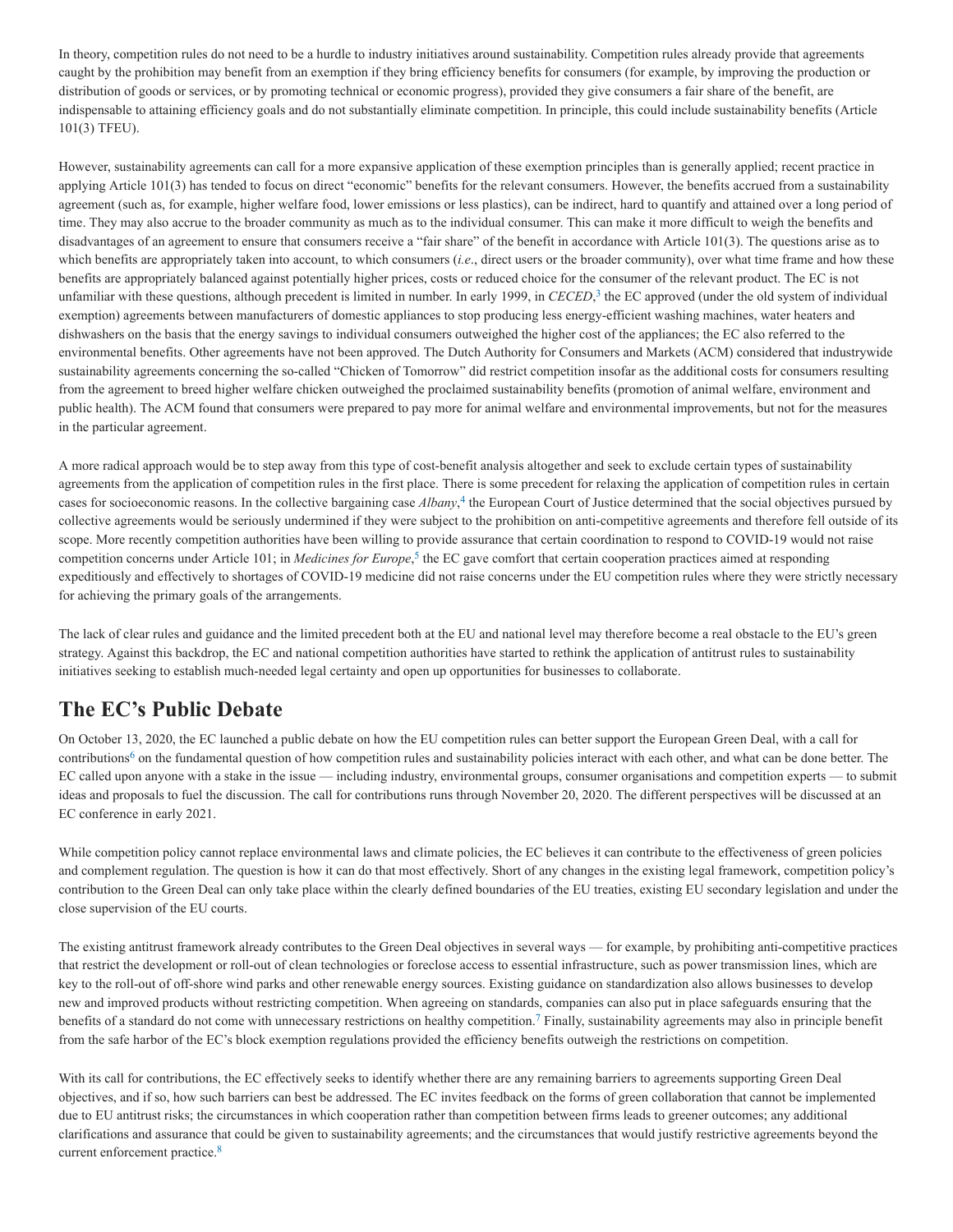Beyond antitrust rules, sustainability also has a role in state aid and merger control. The EC is reexamining how state aid rules — which prevent member state governments from subsidizing businesses except where exempt as strictly necessary to meet certain defined objectives — can be better aligned with environmental and climate policies. In September 2020, the EC adopted revised EU Emission Trading System State Aid Guidelines<sup>9</sup> and aims to launch a public consultation on the revision of the Guidelines on State Aid for Environmental Protection and Energy within the first quarter of 2021.<sup>10</sup> In merger control, we may see the EC increasingly assess the potential impact of mergers on the environment. Recent statements indicate that the EC is considering the extent to which environmental benefits may form part of the assessment framework for merger-specific efficiencies. Pierre Régibeau, the EC chief competition economist, commented that "out-of-market efficiencies" will play a role in future merger control assessment and that "green efficiencies tend by definition to be mostly out of market".<sup>11</sup>

### **Member States Initiatives**

Similar initiatives have emerged at the member state level. In the Netherlands, the recent draft guidelines issued by the ACM on sustainability agreements<sup>12</sup> constitute the most notable and practical contribution to the debate so far. They propose a safe harbor from the prohibition of competition rules for pure sustainability agreements. The safe harbor list includes nonbinding agreements that incentivize companies to make a positive contribution to a sustainability objective, codes of conduct promoting environmentally conscious or climate-conscious practices, and agreements aimed at improving product quality or replacing products that are produced in a less sustainable manner.

The draft guidelines further set an assessment framework under Article 101(3) for sustainability agreements with benefits that offset restrictions of competition. This sticks to the tried and tested formula of a quantitative analysis of advantages and disadvantages of the agreement, but the general idea behind this assessment is that sustainability agreements should be exempted from the prohibition of competition rules if their benefits are generally useful for the society (for users and nonusers) and outweigh the disadvantages of any restriction of competition — even if the immediate user pays a higher price and does not receive full compensation for it. This broader approach to assessing whether consumers get a "fair share" of the benefit would apply only to agreements that aim to prevent or limit an obvious environmental damage and contribute efficiently to international or national requirements to which the government is bound.

The draft guidelines further exempt the parties from the obligation to quantify these benefits if the parties have a combined market share of less than 30% or it is obvious the benefits offset the harm to competition, and/or are less likely to harm competition. The ACM proposes not to impose fines for joint agreements where companies have clearly followed the guidelines in good faith but ultimately do not meet all the conditions. Rather, the authority would favor amendments to the problematic agreements.

Similarly, in Greece the Hellenic Competition Commission (HCC) proposes the development of a sustainability "sandbox" (i.e., a safe space allowing industry experiments on sustainable business formats without immediately triggering the prescribed regulatory consequences) and/or the publication of general guidelines.<sup>13</sup> The HCC also advocates the harmonization of competition rules at the international and EU levels, targeted competition law interventions that would provide further clarity on the applicable rules and close collaboration with other regulatory authorities.

Meanwhile, the UK Competition and Markets Authority and the French Competition Authority made sustainability an area of priority in their respective  $2021$  action plans.<sup>14</sup> On October 1, 2020, the German Federal Cartel Office invited more than 130 competition law experts to discuss and exchange views over a virtual meeting on the theme "Open markets and sustainable economic activity – public interest objectives as a challenge for competition law practice."

## **Key Takeaways**

Discussion and debate on this topic is likely to continue for the foreseeable future. However, all signs point to these EU and member states initiatives in due course being substantiated with rules and guidance on the application of competition rules to joint agreements that serve sustainability objectives. Key questions include how extensively the scope of "sustainability" agreements will be interpreted, what type of simplified comfort mechanisms will be presented and, assuming the primary approach will be to clarify the application of Article 101(3) (and equivalent rules) to future provisions, how flexible the approach to quantifying the benefits of these types of agreements can be. As more member states follow suit, it will be crucial to have a common understanding across the EU. Further developments may also be anticipated in relation to state aid and merger control.

Pending further guidance, companies must be careful to remain within the contours of antitrust laws as they aim for efficiency-enhancing objectives. There are steps companies can take to ensure that antitrust laws do not stand in the way of their legitimate goals.

Companies should be careful to examine whether joint initiatives, including any structural coordination, restrict commercial independence and incentives to compete. For example, antitrust regulators will closely examine initiatives to exchange current, disaggregated, competitively sensitive information including on prices, customers, production costs, volumes, turnovers, sales, capacities, qualities, marketing plans, risks, investments, technologies, research and development programs and their results. Where initiatives may involve exchanges or coordination that touch on these aspects, it will be important to examine their potential environmental or broader societal benefits and how intrinsic these benefits are to the envisaged collaboration. If there are material benefits the initiatives seek to achieve, it will also be important to ensure internal materials reflect those benefits and the rationale behind achieving them so as to present a full perspective. These are key areas where antitrust compliance frameworks and guidance can be helpful in supporting beneficial collaboration.